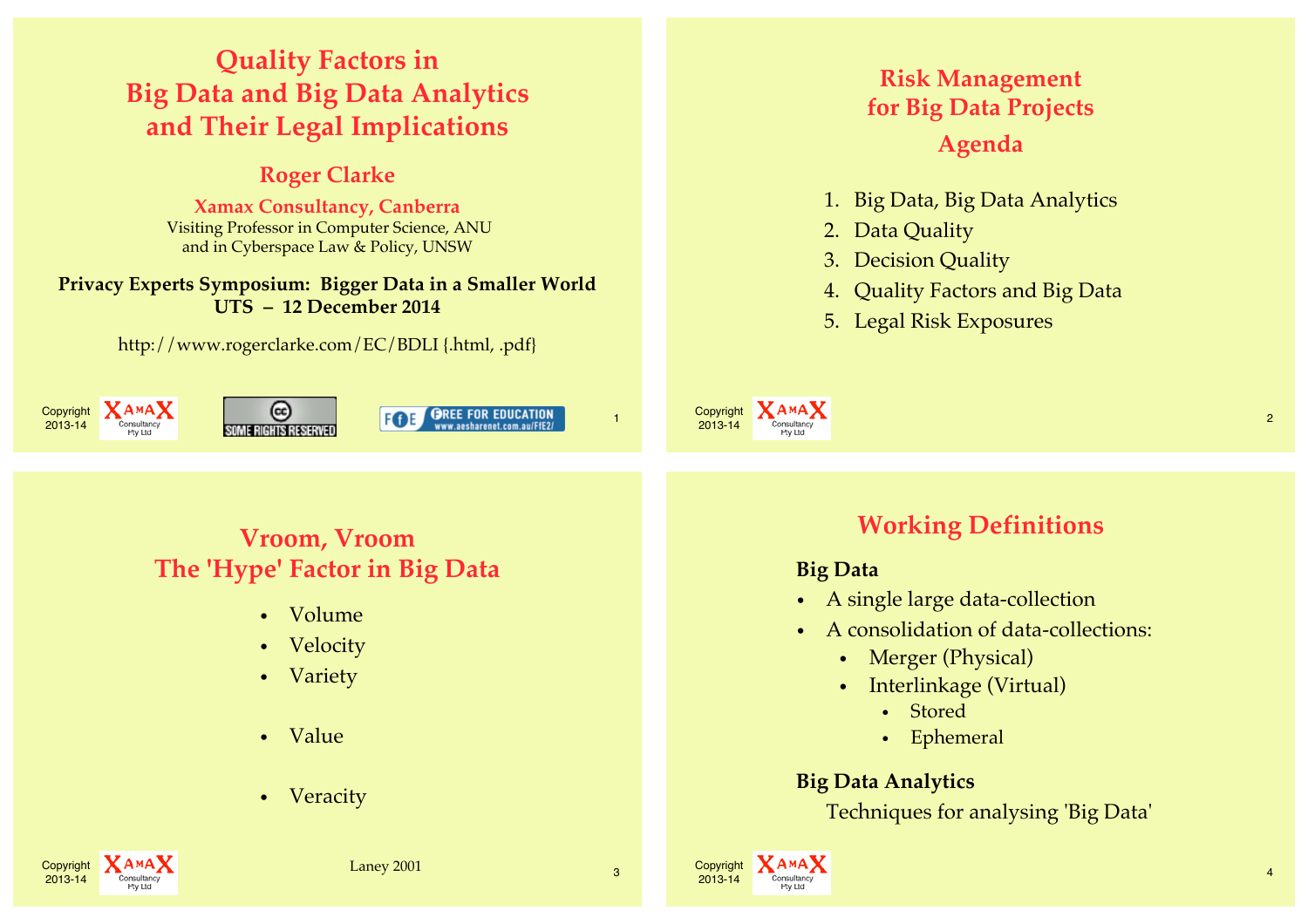# **The Third Element**

#### • **Mythology**

"The widespread belief that large data sets offer a higher form of intelligence and knowledge that can generate insights that were previously impossible, with the aura of truth, objectivity, and accuracy"



# **The Identity Model**



# **Use Categories for Big Data Analytics**

#### • **Hypothesis Testing**

Evaluate whether propositions are supported by available data Propositions may be predictions from theory, heuristics, hunches

#### • **Population Inferencing**

Draw inferences about the entire population or sub-populations, in particular correlations among particular attributes

#### • **Profile Construction**

Identify key characteristics of a category, e.g. attributes and behaviours of 'drug mules' may exhibit statistical consistencies

#### • **Outlier Discovery**

Find valuable needle in large haystack (flex-point, quantum shift)

#### • **Inferencing about Individuals**

Inconsistent information or behaviour Patterns associated with a previously computed profile



### **2. Data Quality Factors**

- **Accuracy**
- **Precision**
- **Timeliness**
- **Completeness**

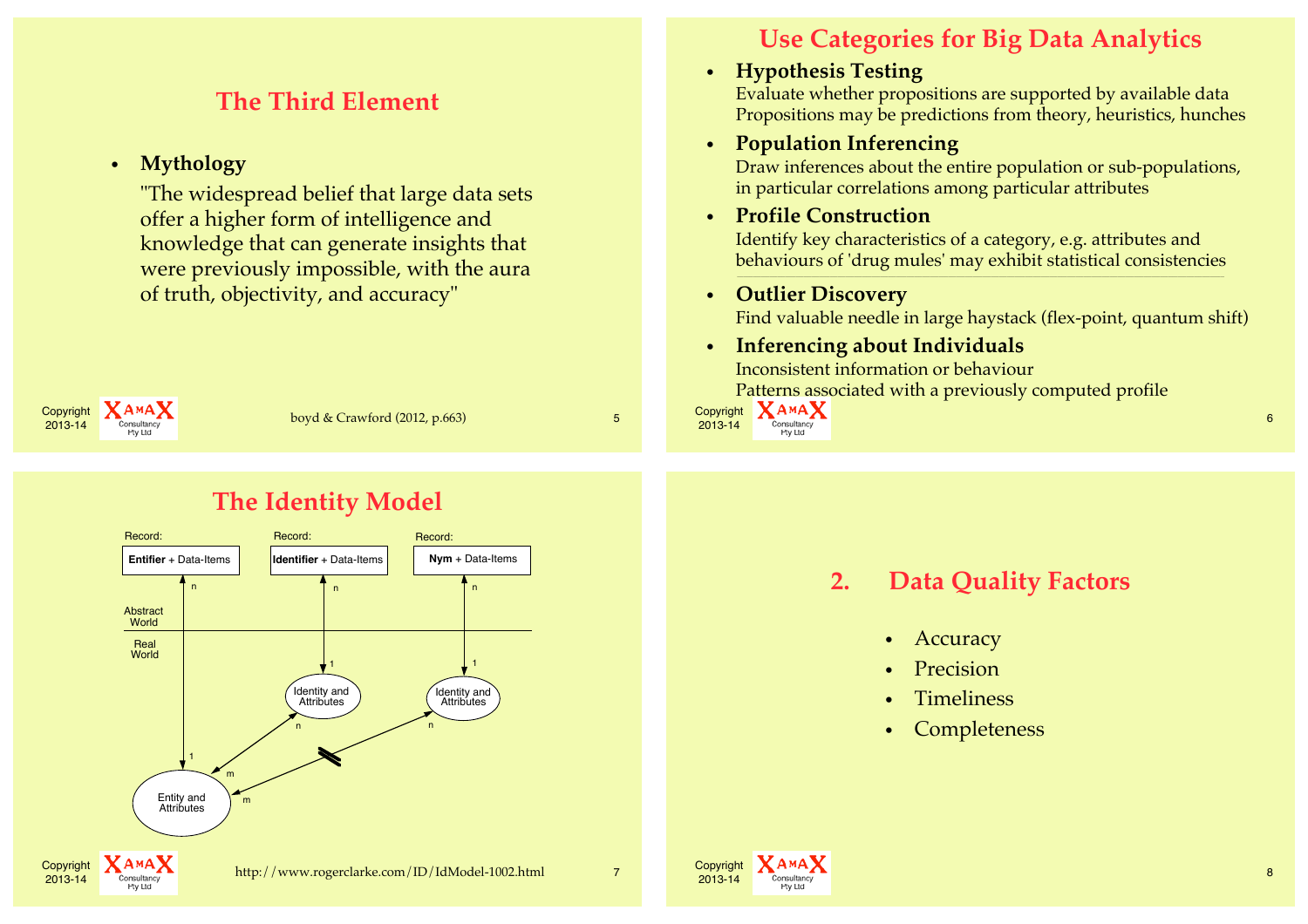## **Accuracy**

The **degree of correspondence** of a Data-Item with the real-world phenomenon that it is intended to represent

Measured by a confidence interval e.g. 'accurate to within 1 degree Celsius'

# **Precision**

#### The **level of detail** at which the data is captured e.g. 'whole numbers of degrees Celsius'

Precision reflects the domain on which valid contents for that data-item are defined, e.g. Numeric fields may contain 'multiples of 5', 'integers', 'n digits after the decimal point', etc. Date-of-Birth may be DDMMYYYY, DDMM, or YYYY, and may or may not include an indicator of the relevant time-zone



# **3. Decision Quality Factors**

- Data Meaning
- Data Relevance
- Transparency
	- Process
	- Criteria



#### **Temporal Applicability**

• e.g. the period during which an income-figure was earned; the date after which a marriage, a qualification or a licence was applicable

#### **Up-to-Dateness**

• The absence of a material lag between a real-world occurrence and the recording of the corresponding data

#### **Currency**

• e.g. when the data-item was captured or last authenticated, or the period over which an average was computed. This is critical for volatile data-items, such as rainfall for the last 12 months, age, marital status, fitness for work



Copyright **XAMAX** 

# **Data Meaning**

- For each Data-Item, clear definition is needed of:
	- its meaning
	- the values that it can contain
	- the format in which the values are expressed
	- the meaning of each of those values
- Frequently, however:
	- meaning is not explicitly defined
	- the semantics are ambiguous e.g. 'spouse includes husband and wife' is silent on the questions of temporality, de facto relationships and same-gender relationships
	- meaning is subject to change, without recording of the changes and when they they took effect
	- valid content of the data-item is not defined



 $2013-14$  Consultancy  $12$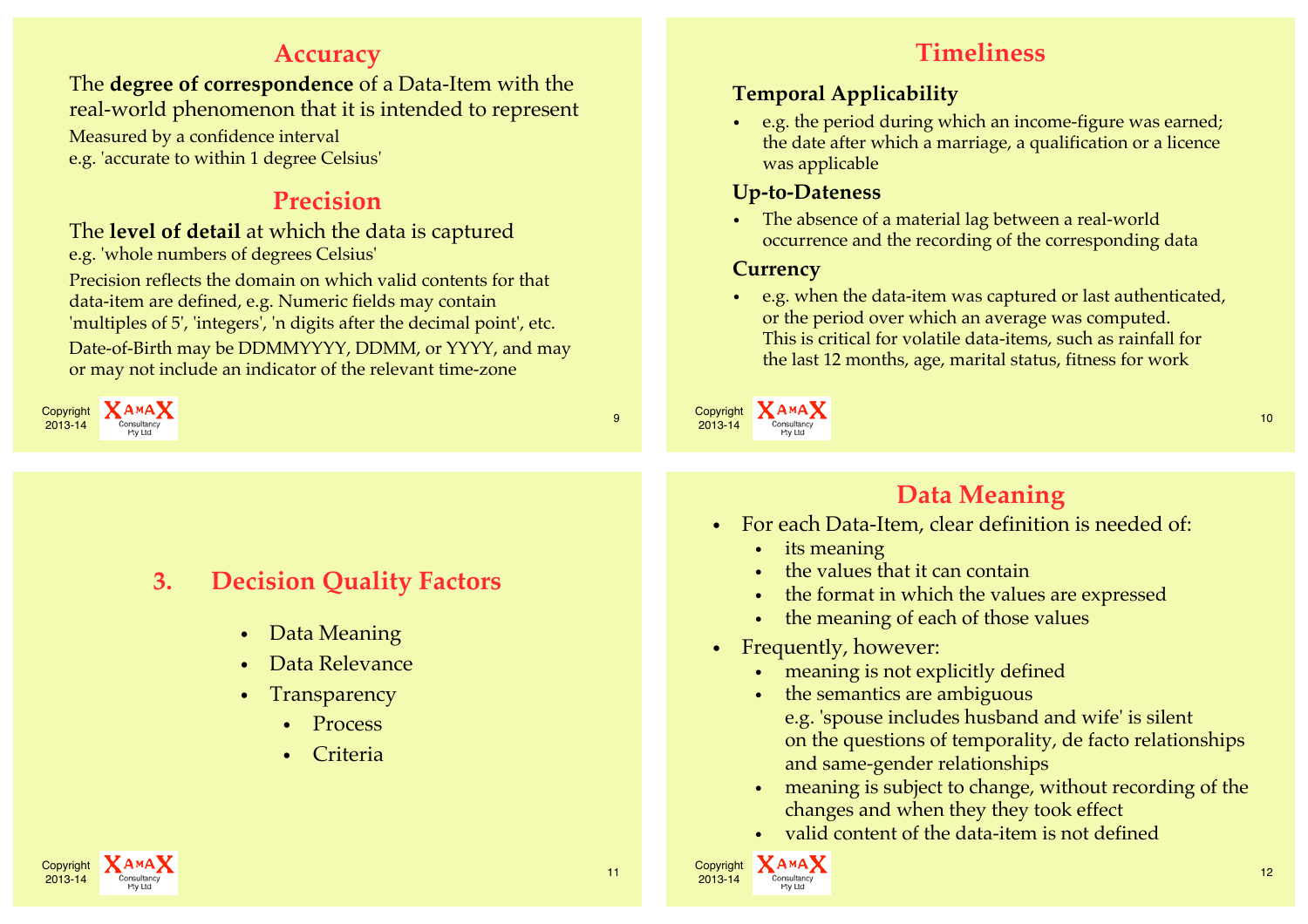# **Data Relevance**

• In Principle:

Could the Data-Item make a difference **to the category of decision** ?

Do applicable law, policy and practice permit the Data-Item to make a difference?

• In Practice:

Could the value that the Data-Item adopts in the particular context make a difference **to the particular decision** being made?

Do applicable law, policy and practice permit the value of the Data-Item to make a difference?

**4. Quality Factors in Big Data Inferences**

• Accuracy, Precision, Timeliness, Completeness

• Data Quality in each data collection:

• Data Consolidation Logic Quality

• Relevance, Meaning, Transparency

• Data Meaning Compatibilities

• Inferencing Process Quality

• Decision Process Quality:

• Data Scrubbing Quality



# **Transparency**

- Accountability requires clarity about the decision process and the decision criteria
- However:
	- Manual decisions are often poorly-documented
	- Algorithmic languages provide explicit or at least extractable process and criteria
	- Rule-based 'Expert Systems' software has implicit process and implicit criteria
	- 'Neural Network' software has implicit process and no discernible criteria

Copyright **XAMAX** experiment and the consultancy of the consultance of the consultance of the consultance of the consultance of the consultance of the consultance of the consultance of the consultance of the consultance of the consultance o

# **Data Scrubbing / Cleaning / Cleansing**

- **Problems It Tries to Address**
	- Differing Definitions, Domains, Applicable Dates
	- Missing Data
	- Low and/or Degraded Data Quality
	- Failed Record-Matches due to the above
- **How It Works**
	- Internal Checks
	- **Inter-Collection Checks**
	- Algorithmic / Rule-Based Checks
	- Checks against Reference Data
- **Its Implications**

Copyright **AMAX**<br>2013-14 Consultancy

- Better Quality and More Reliable Inferences
- Worse Quality and Less Reliable Inferences

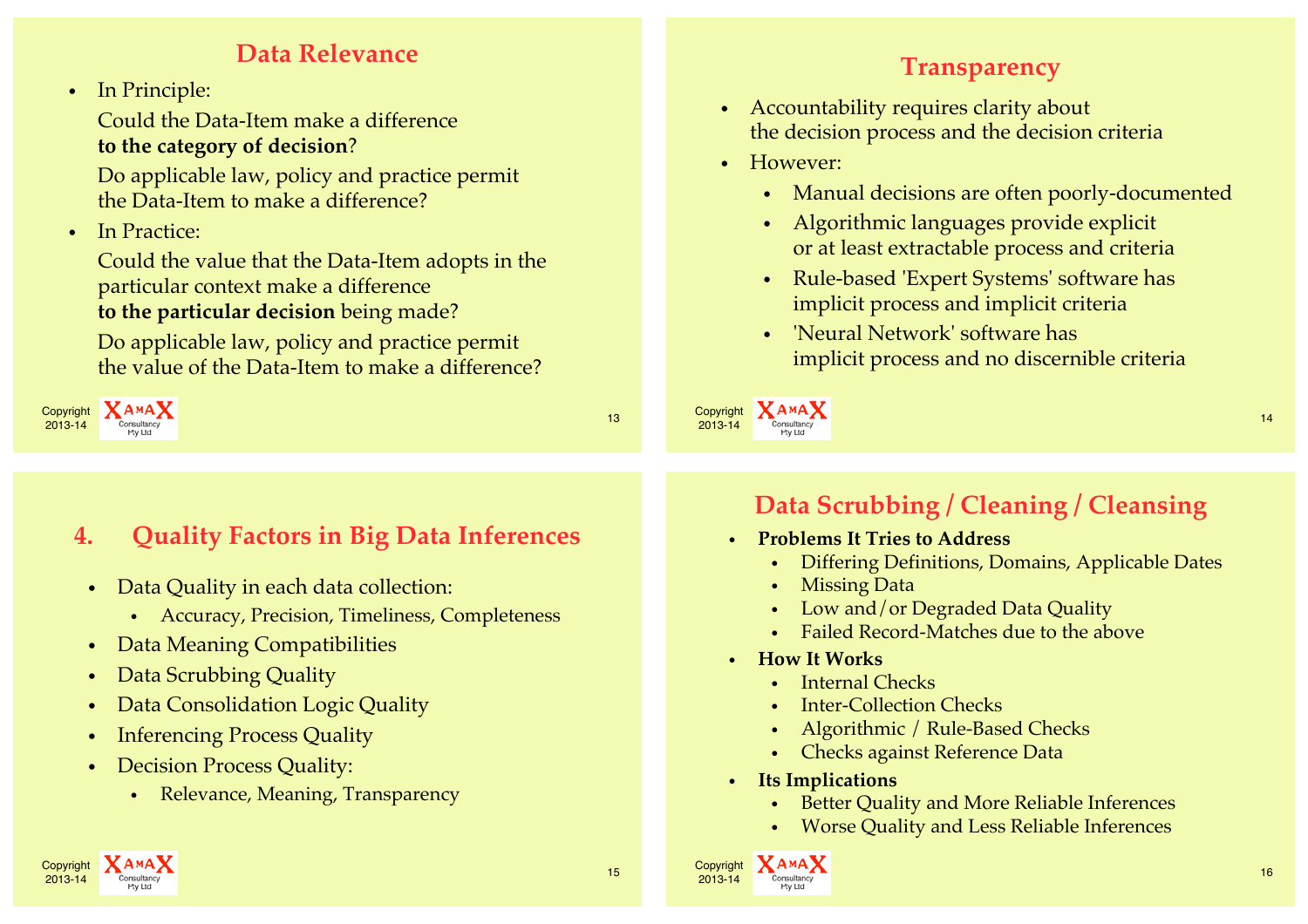# **Factors Resulting in Bad Decisions**

#### **Assumption of Causality**

- Inferencing Techniques seldom discover causality
- In complex circumstances, a constellation of factors are involved, none of which may be able to be meaningfully isolated as 'the cause', or 'the proximate cause', or even 'a primary cause'

#### **Low-Grade Correlations**

• Models with large numbers of intervening and confounding variables give low-grade correlations

#### **Inaequate Models**

- Key Variables and relationships may be missing from the model, resulting in misleading correlation
- There may not be a Model



# **Impacts of Bad Decisions based on Big Data**

## **Resource Misallocation**

- Negative Impacts on ROI
- Negative Impacts on public policy outcomes

#### **Unjustified Discrimination**

#### **Breaches of Trust**

- Re-Purposing of data
- Data Consolidation
- Data Disclosure

#### **Reduced Security**

- Multiple Copies
- Attacks on consolidated data-collections

Copyright **XAMAX** experiment and the consultancy of the consultance of the consultance of the consultance of the consultance of the consultance of the consultance of the consultance of the consultance of the consultance of the consultance o

# **Big Data Analytics – Population Focus**

- Hypothesis Testing
- Population Inferencing
- Profile Construction

#### **Anonymisation & Non-Reidentifiability are Vital**

- Omission of specific rows and columns
- Generalisation / Suppression of particular values and value-ranges
- Data Falsification / 'Data Perturbation'
	- micro-aggregation, swapping, adding noise, randomisation

# **Copyright**

Copyright  $A^{M}A^{M}$   $A^{M}$   $A^{M}$   $B^{M}$   $C^{O}$   $D^{O}$   $D^{O}$   $D^{O}$   $D^{O}$   $D^{O}$   $D^{O}$   $D^{O}$   $D^{O}$   $D^{O}$   $D^{O}$   $D^{O}$   $D^{O}$   $D^{O}$   $D^{O}$   $D^{O}$   $D^{O}$   $D^{O}$   $D^{O}$   $D^{O}$   $D^{O}$   $D^{O}$   $D^{O}$   $D^{O}$   $D^{O}$   $D^{O}$ 

# **Big Data Analytics – Individual Focus**

- Outlier Discovery
- Inferencing about Individuals (e.g. Tax/Welfare Fraud Control)

#### **Impacts on Individuals**

- "A predermined model of infraction" "Probabilistic Cause cf. Probable Cause"
- A Non-Human Accuser, Poorly-Understood, Uncorrectable, Unchallengeable, and with Reversed Onus of Proof (i.e. Kafkaesque)
- Inconvenience, Harm borne by the Individual

S